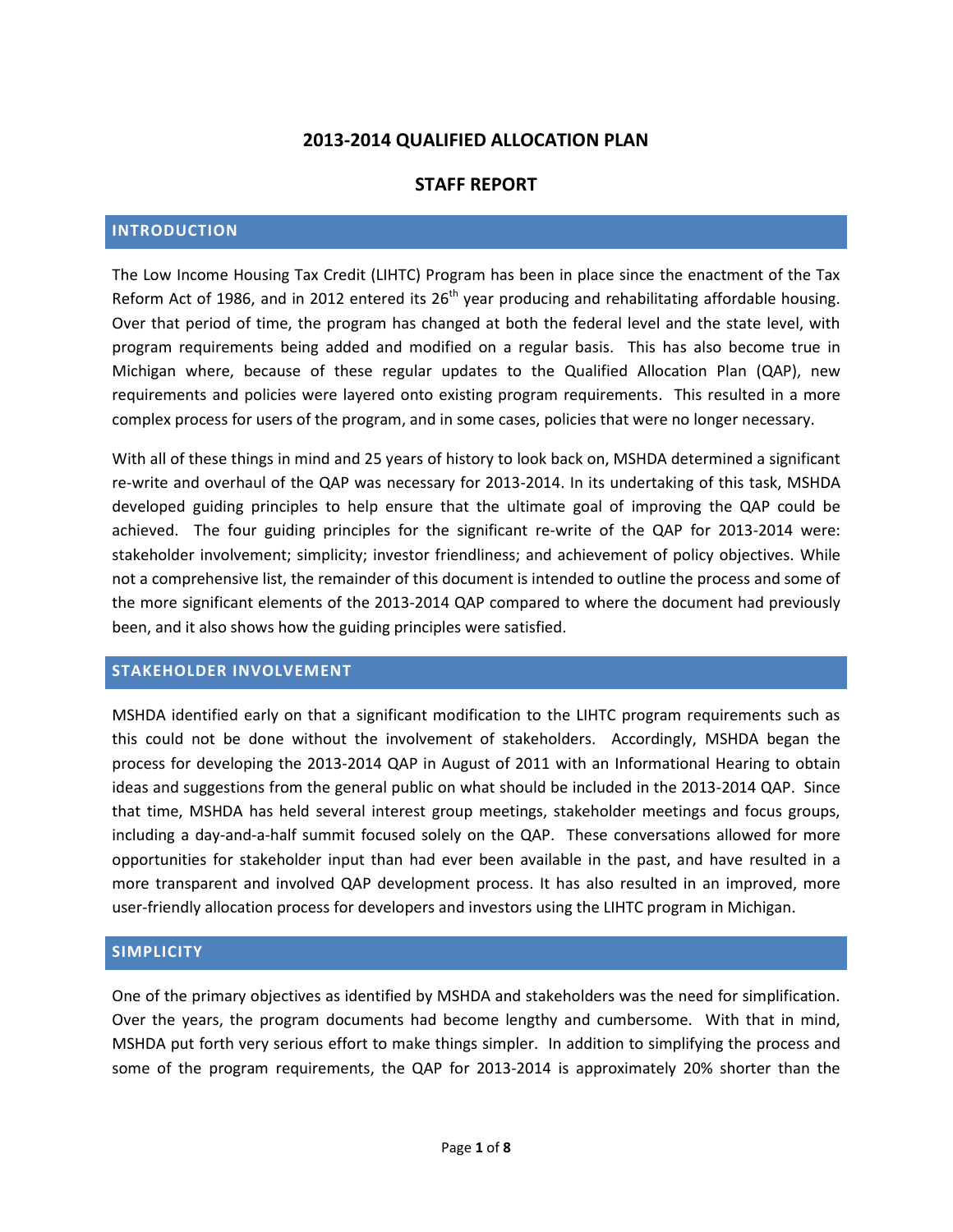previous version of the QAP. Below are some of the revisions that have contributed to the overall simplicity:

# FUNDING ROUND AND ALLOCATION PROCESS MODIFICATIONS

# ELIMINATION OF TARGET PERCENTAGES

In prior QAPs there were Target Percentages for Central Cities; Detroit, Hamtramck, Highland Park (DHHP); and Underserved Populations (Native American Housing and Affordable Assisted Living). In the 2013-2014 QAP, these Target Percentages have been eliminated. In addition to making the allocation process simpler for applicants by removing these priorities, MSHDA's analysis of prior rounds found that these Target Percentages made little, if any, impact on the projects that ultimately received an award of LIHTC. Essentially, these Target Percentages have not been driving allocations in recent rounds and therefore can be eliminated without substantial effect on the outcome of the allocation process.

# WAIVER PRE-APPROVAL PROCESS

While it is not anticipated that the Authority will grant many waivers to projects applying for LIHTC in a competitive funding round under the revised QAP, the Authority does recognize the need for flexibility in certain unique situations. Accordingly, the Authority has created a process to be used for any project requesting a waiver as part of a competitive funding round.

Applicants requesting a waiver must submit a detailed waiver request at least 30 days in advance of the August 15, 2012 funding round deadline, and at least 60 days in advance of all subsequent competitive funding rounds. Authority staff will review all waiver requests received, and provide a timely response back to the applicant. Responses will be given well in advance of the August 15, 2012 funding round and no later than 30 days in advance of all subsequent funding rounds.

# REMOVAL OF 180-DAY COMMITMENT DEADLINE (AND 90-DAY FOLLOW-UP) DEADLINE

For many years, MSHDA has had a LIHTC Commitment deadline of either 120 or 180 days following the award of LIHTC. The purpose of this deadline was to enforce "Readiness to Proceed" or "Hard Equity" points that projects took in their application and also to track a project's progress. Currently, projects are taking much longer to close as lenders and equity providers are continuing to do more due diligence and imposing stricter requirements on owners as part of the underwriting process. In practice, this means that many projects, particularly those using HUD or USDA RD financing, cannot close within the currently applicable timeframes. Additionally, there are no longer "Readiness to Proceed" criteria contained within the scoring. In that context, the LIHTC Commitment deadline has been eliminated.

Post-award processing of applications in this fashion aligns with what many (if not most) other states are doing and allows for a simpler process for owners. Additionally, MSHDA will still ensure that all of a project's financing is in place and that a project is progressing forward, by reviewing the project at the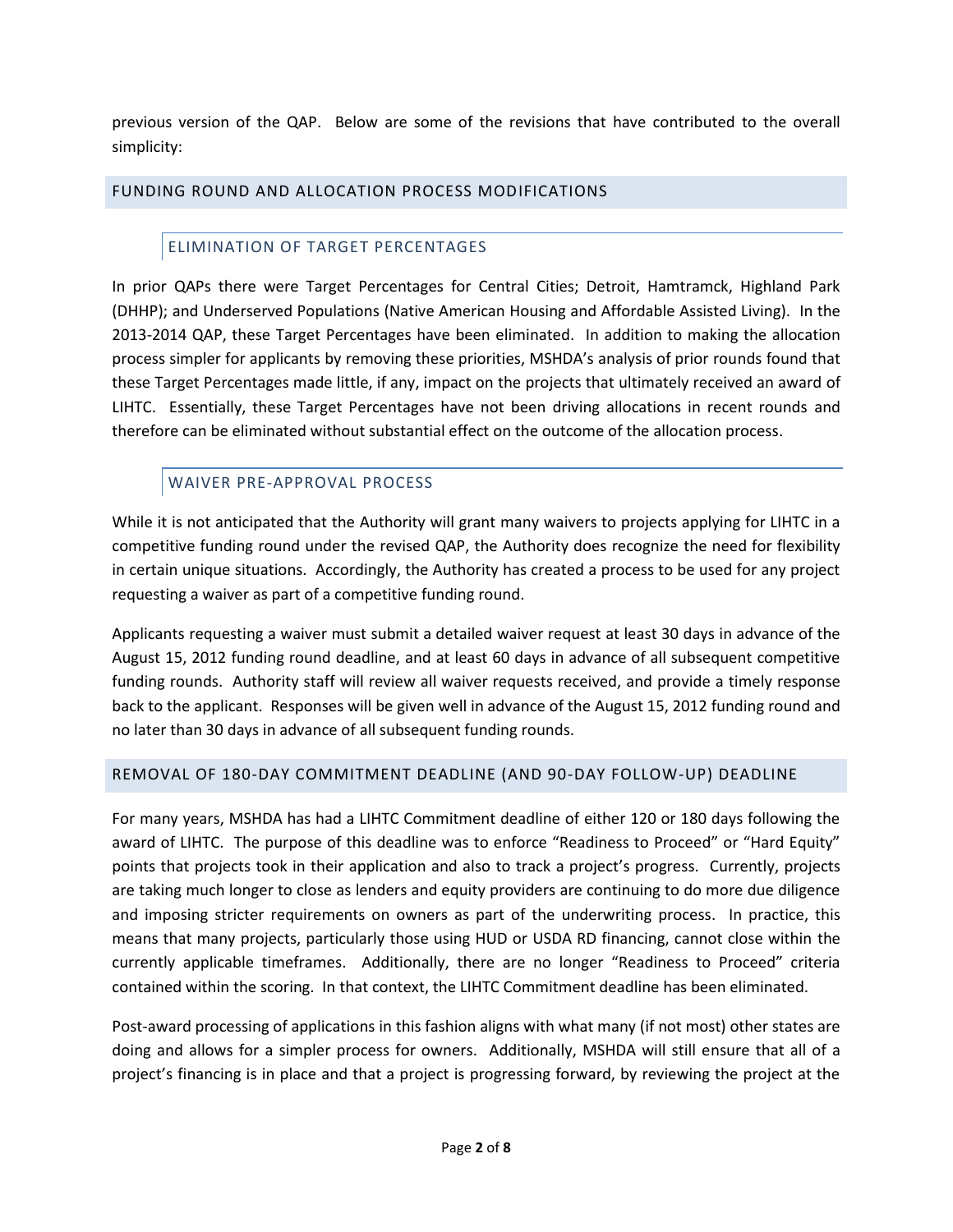federally-required 10% Certification deadline (1 year following award) and by continuing to require the development to submit progress reports.

## ENTIRE APPLICATION IN EXCEL

In an effort to make completing and submitting an application easier for applicants, many of the application materials will now be in an Excel format that will allow for automated calculations and easy transfer of information both within and between project applications.

## **INVESTOR FRIENDLINESS**

Critical to the effectiveness of the LIHTC program is the involvement of investors who are willing to invest in the developments receiving an award of credit. If Michigan's QAP and the projects that receive an award of credit as a result of it are not attractive to investors, then projects are likely to receive less favorable investment terms or to receive no equity investment at all. With that in mind, the following provisions were taken into account when developing the 2013-2014 QAP:

## ELIMINATION OF 10% PERMANENT SUPPORTIVE HOUSING REQUIREMENT FOR ALL DEALS

In an effort to simplify the allocation and application process, and address investor concerns with risk and future service funding, the previous requirement that all 9% LIHTC family deals reserve 10% of their units for Permanent Supportive Housing (PSH) has been removed. However, MSHDA recognizes that a need exists for this type of housing and, therefore, will continue to make Project-Based Vouchers available to projects that agree to reserve a certain portion of the units for PS H. Additionally, applicants choosing to develop "deconcentrated" supportive housing may now apply under the PSH Category as developments designating as few as 25% of their units as PSH are now eligible to compete in the PSH Category (for more on this, please see "Permanent Supportive Housing Category Modifications" below).

# FINANCIAL CAPACITY OF SPONSOR

For many years, MSHDA has evaluated the financial capacity of the sponsors based on a net worth analysis. When focusing the review on net worth, many non-liquid assets are considered in the analysis such as property owned. In an effort to more appropriately conduct the financial capacity analysis, to more closely align with what equity providers are doing, and to simplify the process, this review will now be based on a sponsor's liquidity. A sponsor will need to have net liquid assets greater than or equal to 3% of the proposed permanent mortgages on all of the projects the sponsor currently has in the development process (i.e. following award and through placement in service date). However, a sponsor that is unable to meet the financial capacity requirements as outlined, but that has financial capacity determined to be acceptable by their LIHTC equity provider, may submit a confirmation letter from the LIHTC equity provider to accompany their financials and this may be determined acceptable to meet this requirement.

## MODIFIED 130% BASIS BOOST CRITERIA TO FOCUS ON MORE POLICY-RELATED ITEMS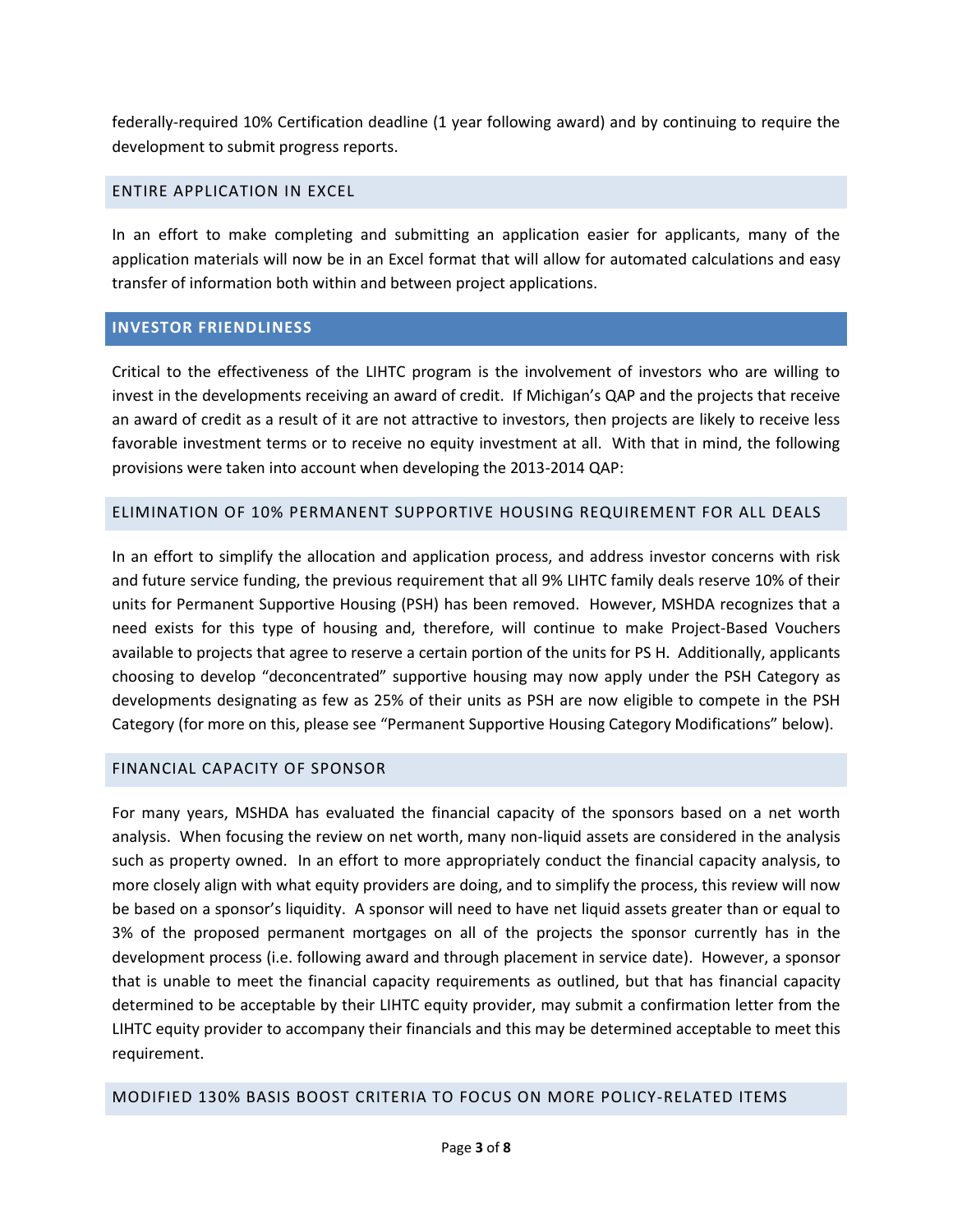In prior years, the 30% basis boost was applied very liberally when the market was tougher and equity prices were lower, so that deals could be financially feasible, which was necessary at that time. However, now that the equity markets have rebounded somewhat, MSHDA has re-evaluated which projects should get the basis boost of up to 30%. The projects that would now qualify are: PSH projects, Central Cities projects, Historic Rehab projects, projects scoring the full 10 green points (15% boost), projects setting aside at least 10% of their units for 30% AMI tenants, projects qualifying for the rural set-aside, and Strategic Investment Category projects.

Additionally, a provision was added to assist projects in the event Congress does not extend the fixed 9% rate that projects are currently able to receive as long as they place in service prior to December 30, 2013. Should this fixed 9% rate not be extended, the QAP would allow all projects to automatically qualify for a basis boost of up to 15% if needed for financial feasibility - the approximate amount needed to make up the difference between the fixed 9% rate and the monthly floating rate.

## OWNER EXPERIENCE POINTS MODIFICATIONS

In prior years, owner experience was evaluated simply based on the number of previous projects that were completed, without much regard for the financial performance of those developments. The 2013- 2014 QAP modifies this approach. Owners will now receive points based on the number of projects they have successfully completed, that are performing financially according to their lender and investor obligations with positive operating cash flow and funded reserves. The idea behind this is that developers will get consideration not only for the amount of projects they have done, but also for the financial performance of prior projects.

# **ACHEIVEMENT OF POLICY OBJECTIVES**

The primary purpose of the LIHTC program is to provide appropriate affordable housing for some of our neediest citizens, while also spurring economic development within our communities. Because of this, the final objective of the development of the QAP was to ensure that policy objectives are being met. In that context, the following items were incorporated in the QAP and/or its related documents:

# CREATION OF A STRATEGIC INVESTMENT CATEGORY

There may be extraordinary circumstances where the evaluation of an application by the standard review process outlined in the QAP does not fully take into consideration the contribution that a development would make to the state's overall economic and community development strategy. These situations may include, but are not limited to, applications that demonstrate transformative neighborhood revitalization, and/or unique financial funding and leveraging opportunities, and/or the promotion of significant job growth in proximity to such housing. A Strategic Investment Category, totaling up to 10% of the total credit ceiling, has been created as an attempt to address these circumstances. If there are no qualifying projects for this Category, the credit will be used in the general funding round.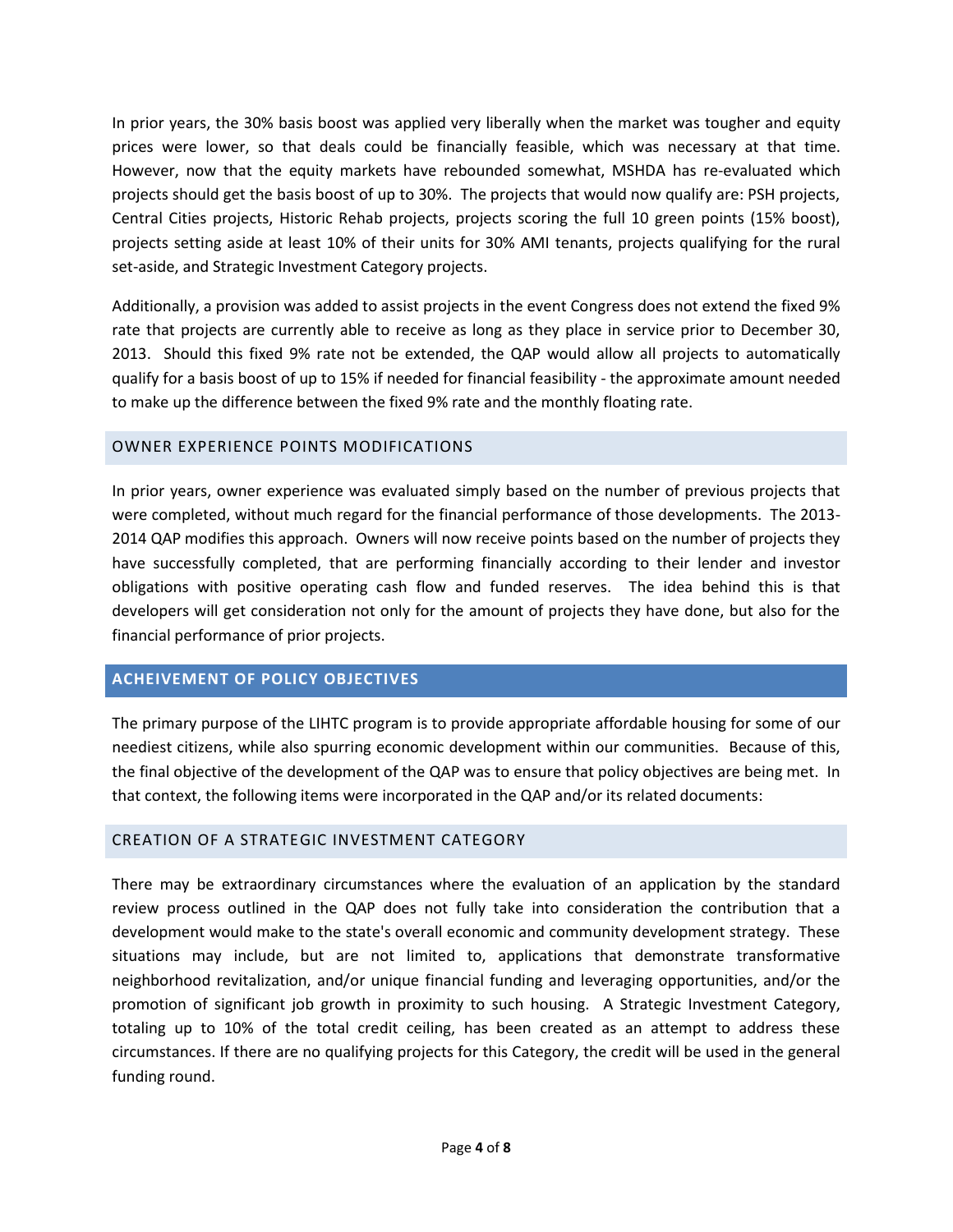#### COST CONTAINMENT

One of the major areas of focus for the development of the 2013-2014 QAP, as identified by MSHDA and its partners, is the concept of cost containment and being able to use the limited 9% LIHTC resource efficiently. This issue is critical not only to the number of projects able to be awarded, but also to the types of projects that will be developed in the state using the LIHTC program. This is a significant issue not only in the state of Michigan, but nationally.

In that vein, MSHDA convened a workgroup to focus solely on this issue. The result of that workgroup is a cost containment scoring model now included in the allocation process which awards points to projects by project-type – Preservation, New Construction, or Adaptive Reuse/Historic Rehab – based on its total development cost per-square-foot. To receive points, a project's costs are compared to cost data on the last 5 years of LIHTC projects. Projects with costs less than the benchmark may receive positive points, while those with costs greater than the benchmark may receive negative points.

#### PERMANENT SUPPORTIVE HOUSING CATEGORY MODIFICATIONS

In prior years, the Permanent Supportive Housing (PSH) Category (and even the 10% PSH requirement) focused heavily on the number of units made available to PSH tenants. The 2013-2014 QAP changes this approach to focus more on the needs of the tenants and the services being provided rather than the number of PSH tenants in a development. Prioritization will be given to developments that "deeply target" to the needs of the tenants and that best align the services with these needs. Additionally, to qualify for this Category, a project will now only be required to set aside a minimum of 25% of its units for PSH.

# REVISED CRITERIA FOR LOCATION-BASED ANALYSIS

In lieu of the complex location-based scoring that previous QAPs contained, including factors such as homelessness, unemployment, unit age, etc., the revised location-based analysis in the 2013-2014 QAP will focus on supply and demand by project type. Specifically, for Open Category projects, the analysis will focus on the supply and demand of 30%-60% AMI affordable units; for Preservation projects, the analysis will focus on supply and demand of less than 30% AMI affordable units, since there will typically be some amount of rental assistance present; and for the PSH Category the analysis will focus only on the demand of less than 30% AMI affordable since there is limited supply. However, in lieu of offering points for this analysis, this data will be used as part of the market study review conducted for each project to help to ensure that projects are not being developed in areas where there is a lack of demand.

### NEGATIVE POINTS FOR "MINOR" PROGRAM VIOLATIONS

It has been MSHDA's experience that there are instances where a sponsor requests an extension of time, fails to satisfy a program requirement, fails to meet a deadline, etc., but will continue to submit applications for new awards of credit. Some of these instances may not be considered critical in the overall development financing picture, but they do have an impact on other applicants and the process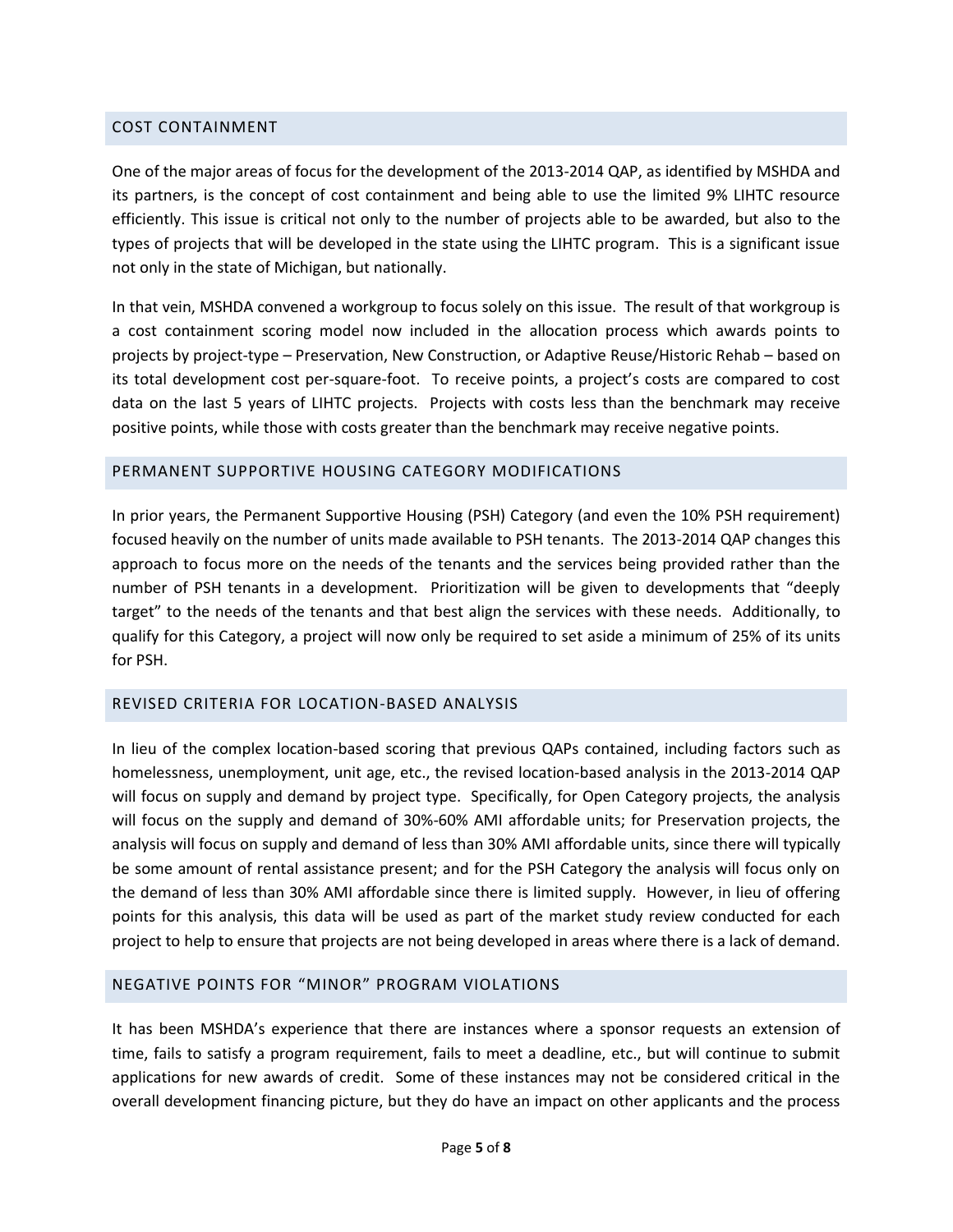itself. While the QAP and Scoring Criteria have continued to provide mechanisms to address these issues, the current mechanisms may be too harsh to address more minor instances such as these. Accordingly, the Scoring Criteria now contains a provision allowing for the assessment of a small amount of negative points to address these types of situations. It is MSHDA's intent that applicants would be notified upon the occurrence necessitating these negative points that the negative points will be assessed on future funding applications.

# ADDITIONAL SCORING ITEMS TO HELP RURAL AREAS

Rural areas are some of the neediest areas of the state and at the same time, these areas provide some unique challenges that projects located in larger communities may not face when assembling an application. Therefore, some additional and/or modified criteria were created to help address some of the issues that projects located in rural areas face and to create more of a competitive balance in the allocation process.

# POINTS FOR LOCKING-IN THE PROPERTY TAXES

Rural communities, like many other communities across the state, are financially distressed. Asking a rural community's governing body to provide a tax break to a development through a Payment in Lieu of Taxes (PILOT) based on a low percentage of its shelter rents related to a project, when it may be one of only a few apartment developments in town (or even the only one), is a difficult objective for a project sponsor or developer to achieve. Therefore, some points were added for projects where the municipality has at least agreed to fix the taxes at the amount currently being paid. While there will not be as many points for obtaining a fixed rate as there will be for obtaining a PILOT based on a percentage of shelter rents, there is still some benefit to a project being able to get its taxes locked, so some points are warranted.

# POINTS FOR COMMUNITY SUPPORT IN LIEU OF COMMUNITY REVITALIZATION PLAN

Many smaller or rural communities do not have formal Community Revitalization Plans in place, but that does not necessarily mean that the community does not support the project or that the project is not meeting the same objectives for the community. It may just mean the community has not formally adopted a plan. Accordingly, in lieu of demonstrating that a project contributes to a Community Revitalization Plan, projects may receive points if they are able to have a resolution passed by the municipality indicating that a project will contribute to the community in the same way it would if there were a plan in place.

# POINTS FOR USDA RD SECTION 515 PROJECTS

In rural communities, there are many existing Section 515 projects, most of which have some portion of rental assistance, that are tired and in need of significant rehabilitation to preserve the subsidy and the units. Further, in some instances, the developments may be one of the few (if not the only) affordable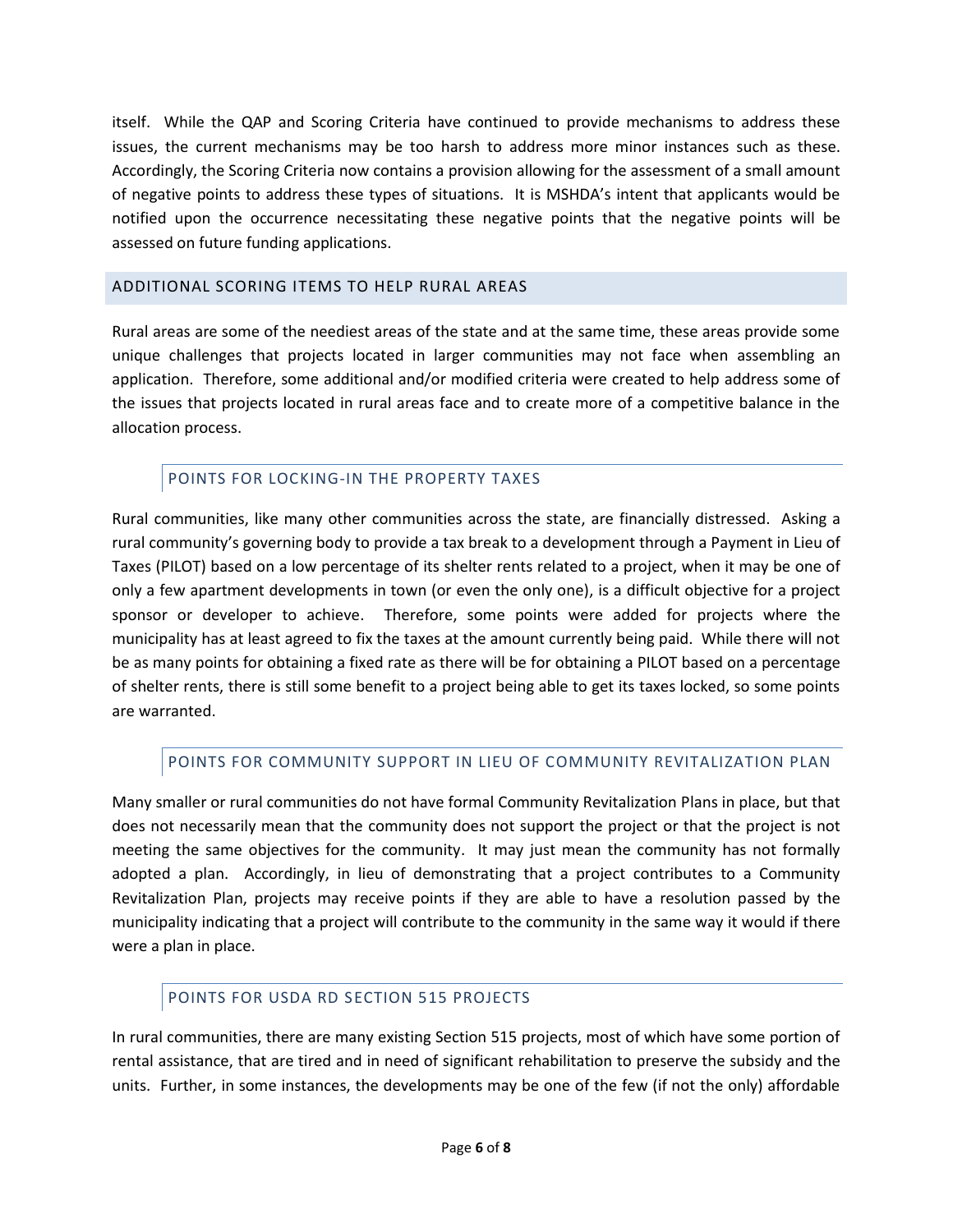housing options in some of these communities. Because of this, additional points were added to the scoring to put more emphasis on these deals.

## BARRIER FREE SCORING CRITERIA

Several stakeholders have indicated the need for the inclusion of barrier free units as part of developments to help address a lack of these units in the market, and to help with integration among tenant-types. The competitive scoring now makes points available for projects that incorporate barrierfree design, or the ability for the units to be adaptable to barrier-free, into at least 10% of the total units.

## DEVELOPER FEE

One of the keys to having a successful affordable housing development is a having strong, wellcapitalized owner. Given the state of the Michigan market over the last several years and the negative financial impact that has had on the development community, MSHDA does not believe it is appropriate to modify the amount of allowable fee a developer can earn for completing a LIHTC project. Accordingly, at this time there has been no adjustment made to the calculation of the developer fee. However, MSHDA believes this item may need to be revisited in future QAPs to ensure the LIHTC resource is being used efficiently, particularly as resources become scarcer and the need to stretch available funding sources increases.

## PROXIMITY TO TRANSPORTATION

Amenities are critical to the success of any project, one of which is the availability of public transportation. Residents like to live where they have the ability to use a variety of transportation means. The Scoring Criteria now makes points available to developments that are located within 1/10 of a mile of public transportation or that have the ability to make some other form of regularly scheduled transportation available to the tenants.

## ELIMINATION OF POINTS FOR 4% PILOT RATE

In the prior version of the QAP there were points available for projects that could obtain a Payment in Lieu of Taxes (PILOT) with a rate of 4% of shelter rents or lower. While obtaining a 4% PILOT is good for a project, it also can create additional financial stress for many of Michigan's communities that are currently financially distressed. Additionally, if a project is financially feasible at a rate greater than 4%, should it be penalized when it may not need the lower PILOT rate? It is in that context that the points for having a PILOT of 4% or less have been removed.

## REMOVAL OF FEDERAL, STATE, LOCAL FINANCING

The purpose of having points available for projects using other Federal, State, or Local sources of financing was to provide some incentive for leveraging other resources, which should ultimately reduce